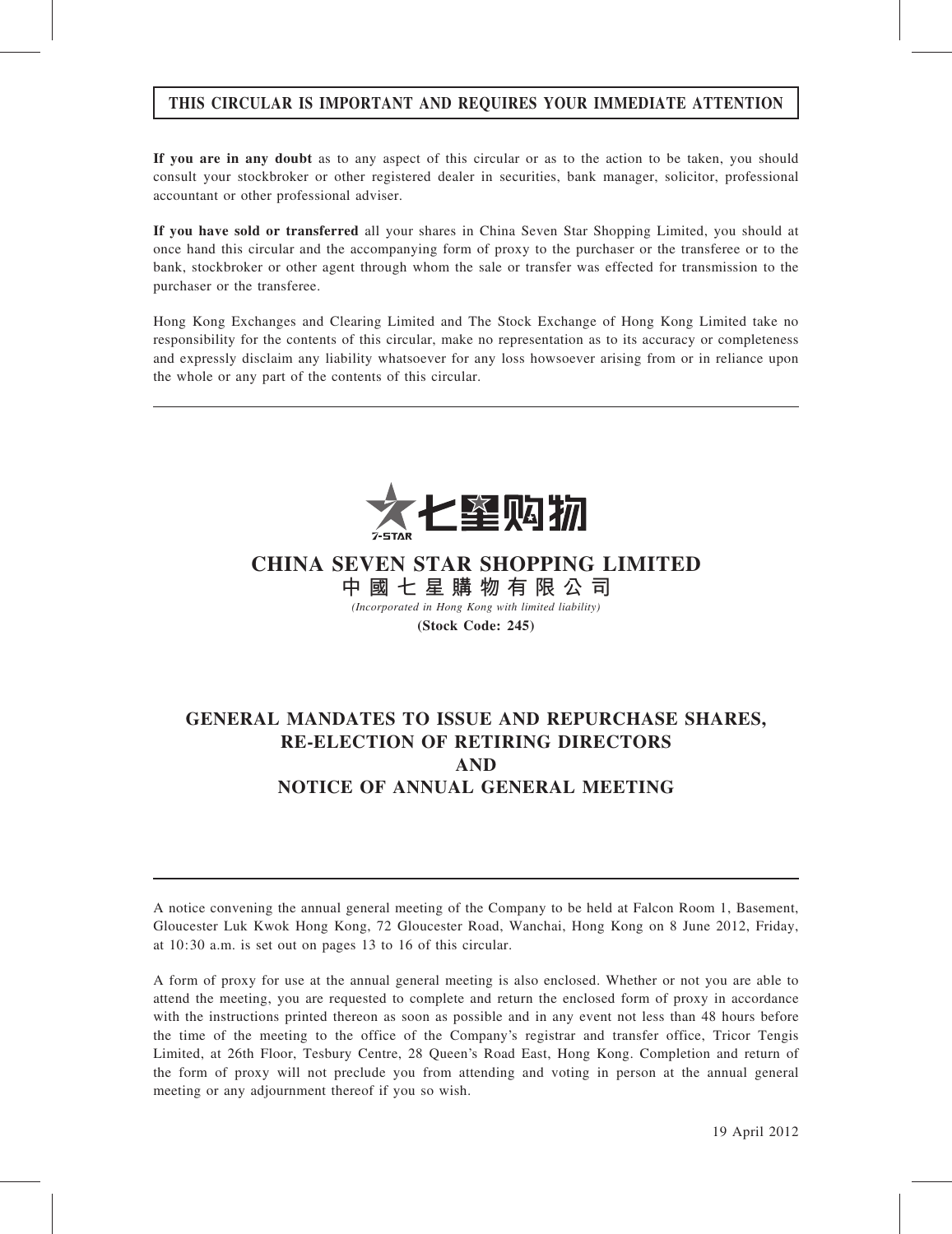# **CONTENTS**

### Page

| Letter from the Board                                            |                 |
|------------------------------------------------------------------|-----------------|
|                                                                  | 3               |
|                                                                  | $\overline{4}$  |
|                                                                  | $\overline{4}$  |
|                                                                  | 5               |
|                                                                  | 5               |
|                                                                  | 5               |
|                                                                  | 5               |
|                                                                  | 6               |
| Appendix I — Explanatory Statement on Repurchase Mandate         | $\tau$          |
| Appendix II — Details of the Directors Proposed to be Re-elected |                 |
|                                                                  | $\overline{10}$ |
|                                                                  | 13              |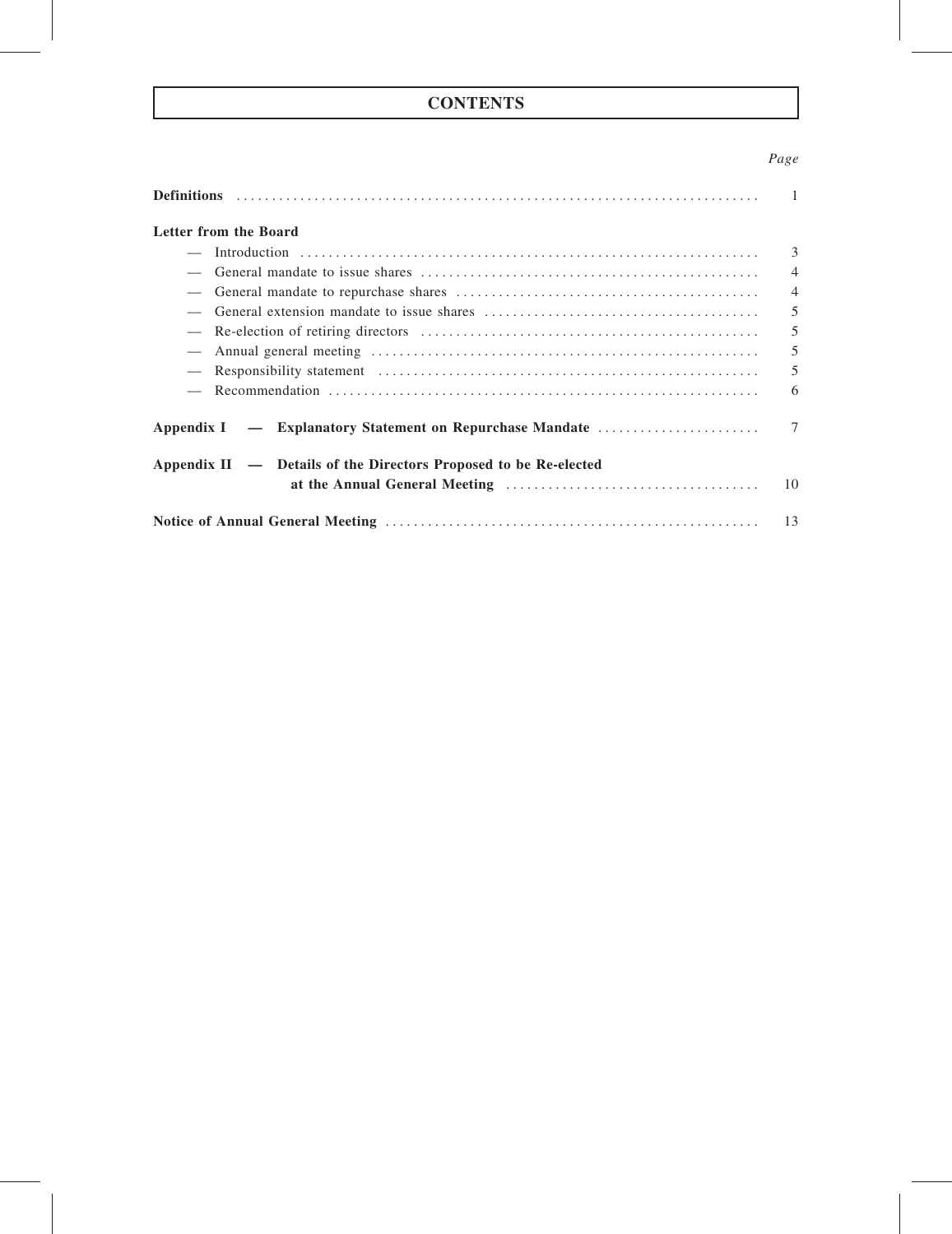# DEFINITIONS

In this circular, the following expressions have the following meanings, unless the context requires otherwise:

| "AGM"                     | the annual general meeting of the Company to be held at Falcon<br>Room 1, Basement, Gloucester Luk Kwok Hong Kong, 72<br>Gloucester Road, Wanchai, Hong Kong on 8 June 2012, Friday,<br>at 10:30 a.m. to consider and, if appropriate, to approve the<br>resolutions contained in the notice of the meeting which is set out<br>on pages 13 to 16 of this circular, or any adjournment thereof |
|---------------------------|------------------------------------------------------------------------------------------------------------------------------------------------------------------------------------------------------------------------------------------------------------------------------------------------------------------------------------------------------------------------------------------------|
| "Articles"                | the existing articles of association of the Company                                                                                                                                                                                                                                                                                                                                            |
| "Board"                   | the board of Directors                                                                                                                                                                                                                                                                                                                                                                         |
| "Company"                 | China Seven Star Shopping Limited (中國七星購物有限公司)<br>(Stock Code: 245), a company incorporated in Hong Kong with<br>limited liability, the Shares of which are listed on the Main Board<br>of the Stock Exchange                                                                                                                                                                                  |
| "Companies Ordinance"     | the Companies Ordinance (Chapter 32 of the Laws of Hong<br>Kong)                                                                                                                                                                                                                                                                                                                               |
| "Directors"               | directors of the Company                                                                                                                                                                                                                                                                                                                                                                       |
| "Extension Mandate"       | a general and unconditional mandate to the Directors to the effect<br>that any shares of the Company repurchased under the<br>Repurchase Mandate will be added to the total number of shares<br>of the Company which may be allotted and issued under the Issue<br>Mandate                                                                                                                     |
| "Hong Kong"               | the Hong Kong Special Administrative Region of the People's<br>Republic of China                                                                                                                                                                                                                                                                                                               |
| "Issue Mandate"           | a general and unconditional mandate proposed to be granted to<br>the Directors to exercise all power of the Company to allot, issue<br>or otherwise deal with new Shares up to a maximum of 20% of<br>the aggregate nominal amount of the share capital of the<br>Company in issue as at the date of passing the resolution at the<br>AGM                                                      |
| "Latest Practicable Date" | 11 April 2012, being the latest practicable date prior to the<br>printing of this circular for the purpose of ascertaining certain<br>information for inclusion in this circular                                                                                                                                                                                                               |
| "Listing Rules"           | the Rules Governing the Listing of Securities on the Stock<br>Exchange                                                                                                                                                                                                                                                                                                                         |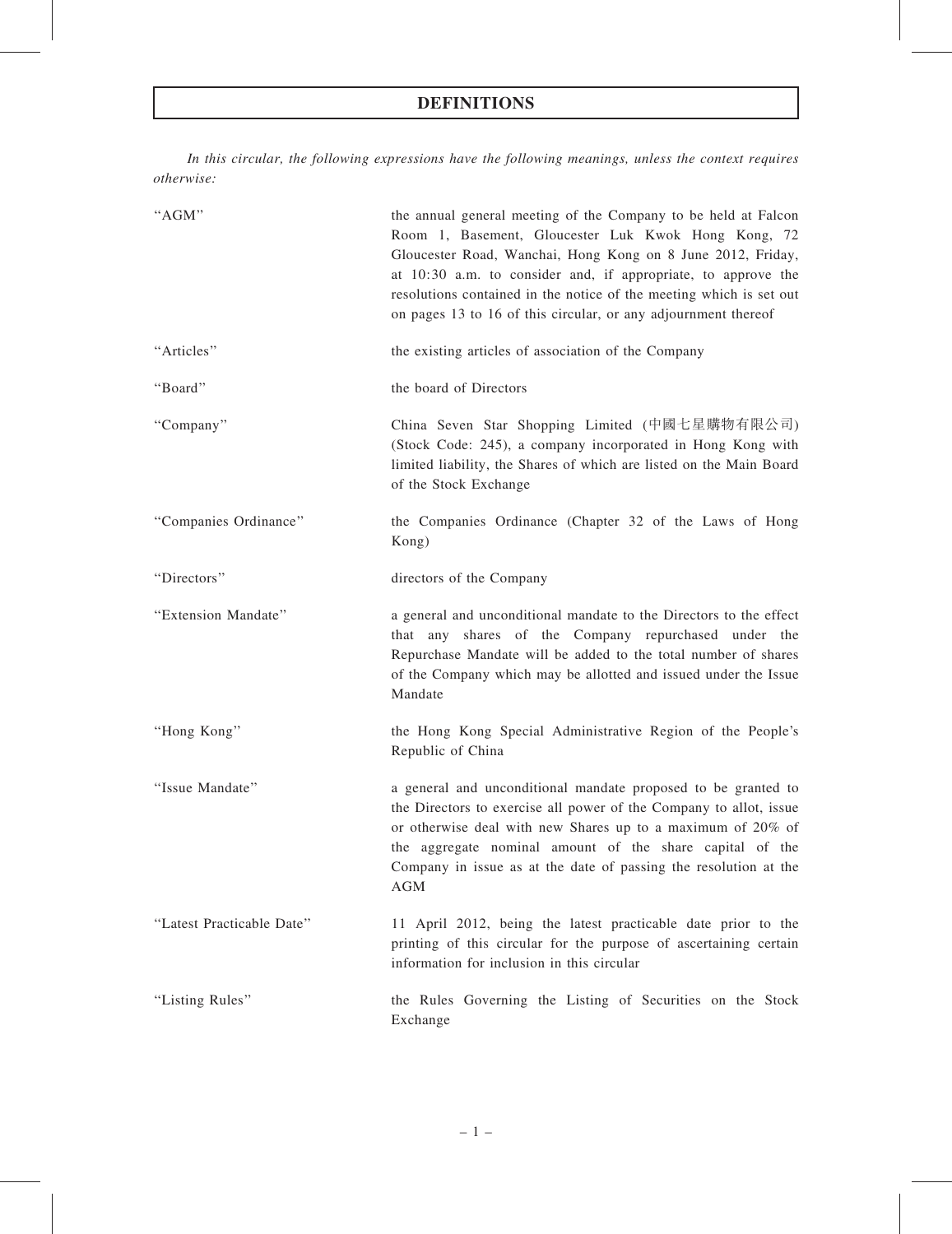# DEFINITIONS

| "Repurchase Mandate"          | a general and unconditional mandate to be given to the Directors<br>to exercise the powers of the Company to repurchase at any time<br>until the next annual general meeting of the Company or such<br>earlier period as stated in the Share Repurchase Resolution the<br>Shares up to a maximum of 10% of the fully paid-up issued share<br>capital of the Company at the date of the Share Repurchase<br>Resolution |
|-------------------------------|-----------------------------------------------------------------------------------------------------------------------------------------------------------------------------------------------------------------------------------------------------------------------------------------------------------------------------------------------------------------------------------------------------------------------|
| "SFO"                         | the Securities and Futures Ordinance (Chapter 571 of the Laws of<br>Hong Kong)                                                                                                                                                                                                                                                                                                                                        |
| "Share $(s)$ "                | share(s) of $HK$0.10$ each in the share capital of the Company or<br>if there has been a subsequent sub-division, consolidation,<br>reclassification or reconstruction of the share capital of the<br>Company, shares forming part of the ordinary share capital of the<br>Company                                                                                                                                    |
| "Shareholder(s)"              | holder(s) of the Shares                                                                                                                                                                                                                                                                                                                                                                                               |
| "Share Repurchase Rules"      | the relevant rules set out in the Listing Rules to regulate the<br>repurchase by companies with primary listing on the Stock<br>Exchange of their own securities on the Stock Exchange                                                                                                                                                                                                                                |
| "Share Repurchase Resolution" | the ordinary resolution referred to in number 5 of the notice of<br>the AGM                                                                                                                                                                                                                                                                                                                                           |
| "Stock Exchange"              | The Stock Exchange of Hong Kong Limited                                                                                                                                                                                                                                                                                                                                                                               |
| "Takeovers Code"              | the Hong Kong Code on Takeovers and Mergers                                                                                                                                                                                                                                                                                                                                                                           |
| "HK\$"                        | Hong Kong dollars, the lawful currency of Hong Kong                                                                                                                                                                                                                                                                                                                                                                   |
| $``q_0"$                      | per cent.                                                                                                                                                                                                                                                                                                                                                                                                             |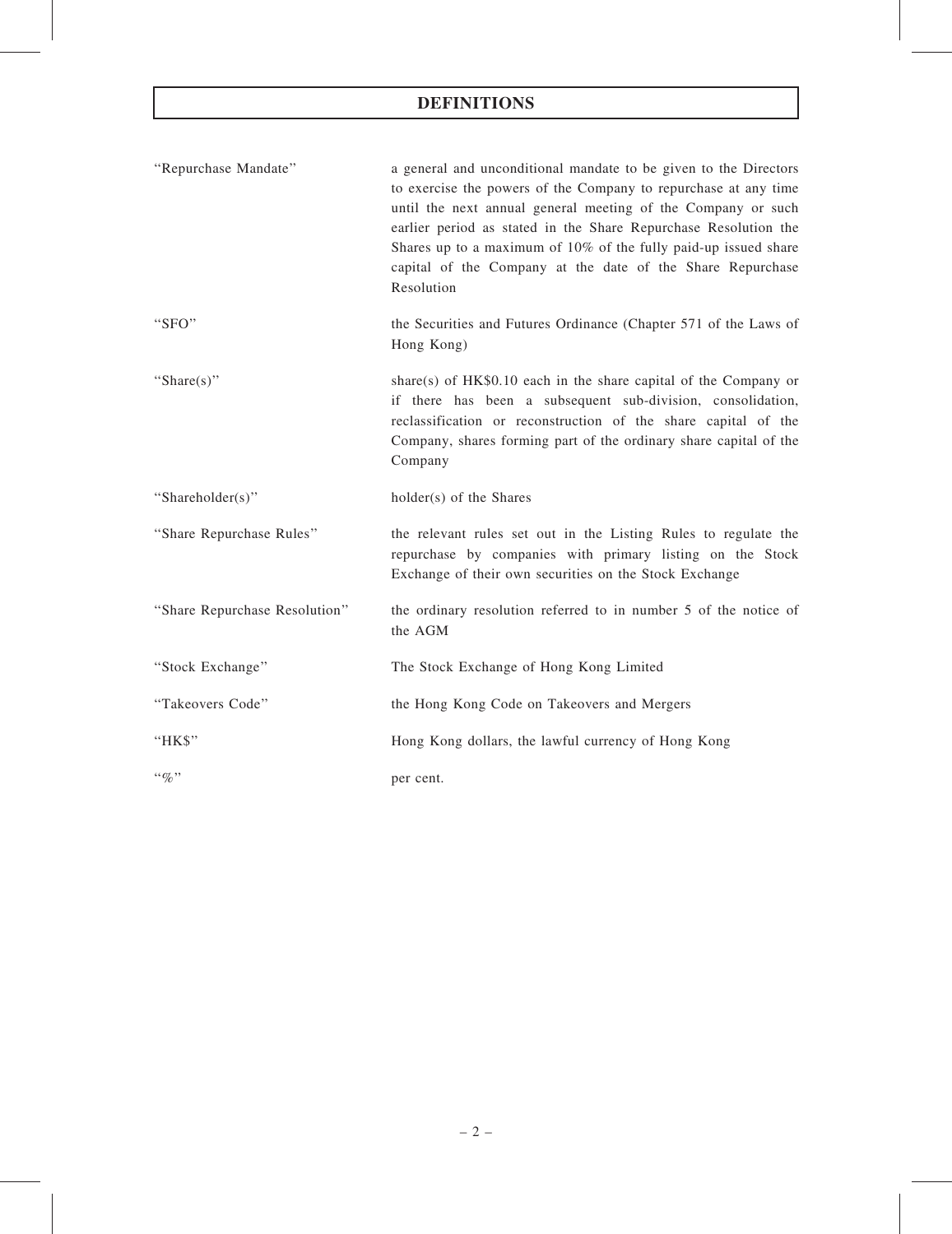

CHINA SEVEN STAR SHOPPING LIMITED

中 國 七 星 購 物 有 限 公 司

(Incorporated in Hong Kong with limited liability)

(Stock Code: 245)

Executive Directors: Ni Xinguang (Chairman) Wang Zhiming (Managing Director)

Independent non-executive Directors: Ling Yu Zhang Wong Chak Keung Lu Wei

Registered and principal office: Suite 1206, 12/F. Great Eagle Centre 23 Harbour Road Wanchai Hong Kong

19 April 2012

To the Shareholders

Dear Sir or Madam,

# GENERAL MANDATES TO ISSUE AND REPURCHASE SHARES, RE-ELECTION OF RETIRING DIRECTORS AND NOTICE OF ANNUAL GENERAL MEETING

### INTRODUCTION

The purpose of this circular is to provide you with information in respect of the resolutions to be proposed to seek approval of the Shareholders at the AGM in respect of, among other matters, (i) the Issue Mandate; (ii) the Repurchase Mandate; (iii) the Extension Mandate; and (iv) the re-election of retiring Directors. In compliance with the Listing Rules, this circular contains an explanatory statement which provides all the information reasonably necessary to enable the Shareholders to make informed decisions on whether to vote for or against the resolution approving the Repurchase Mandate and other relevant information.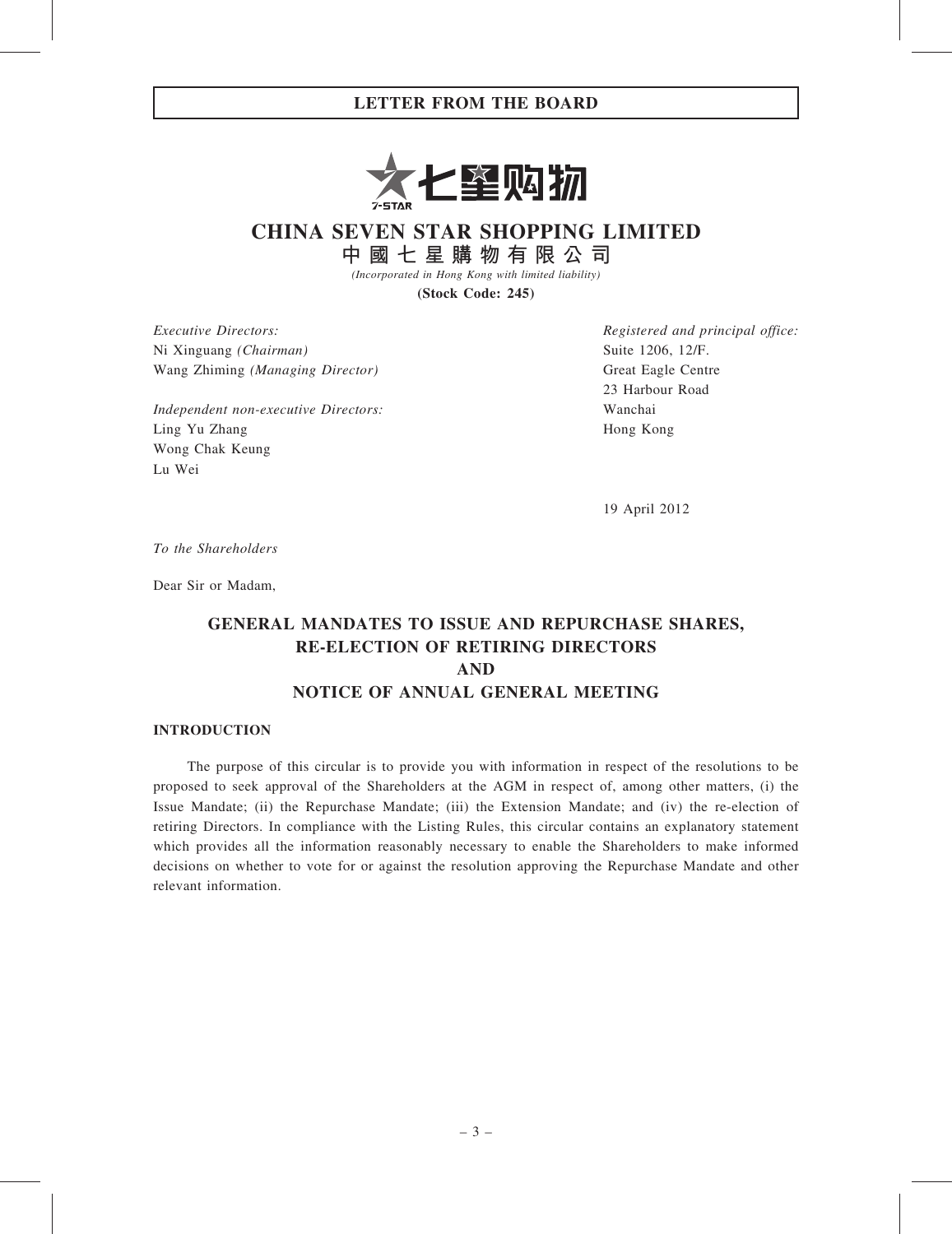#### GENERAL MANDATE TO ISSUE SHARES

At the annual general meeting of the Company held on 8 June 2011, an ordinary resolution was passed by the then Shareholders granting the existing Issue Mandate to the Directors, which is due to expire at the conclusion of the AGM.

An ordinary resolution will be proposed at the AGM to grant to the Directors a fresh Issue Mandate i.e. a general and unconditional mandate to allot, issue and deal with additional Shares with an aggregate nominal value not exceeding 20% of the aggregate of the total nominal value of the share capital of the Company in issue at the date of the passing of such resolution.

On the basis of a total of 7,327,770,839 Shares in issue as at the Latest Practicable Date and assuming no further Shares will be issued or repurchased prior to the AGM, the maximum number of Shares which may fall to be issued under this proposed Issue Mandate will be 1,465,554,167 Shares.

The fresh Issue Mandate will remain in effect until the earliest of (i) the date of the next annual general meeting; (ii) the date by which the next annual general meeting is required to be held by any applicable laws of Hong Kong or the Articles; and (iii) the date upon which such authority is revoked or varied by an ordinary resolution of the Shareholders in a general meeting of the Company.

#### GENERAL MANDATE TO REPURCHASE SHARES

At the annual general meeting of the Company held on 8 June 2011, an ordinary resolution was passed by the then Shareholders granting the existing Repurchase Mandate to the Directors, which is due to expire at the conclusion of the AGM.

An ordinary resolution will be proposed at the AGM to grant to the Directors a fresh Repurchase Mandate i.e. a general and unconditional mandate to repurchase Shares subject to the maximum number of Shares of up to 10% of the aggregate nominal amount of the share capital of the Company in issue at the date of passing of such resolution. The fresh Repurchase Mandate will remain in effect until the earliest of (i) the date of the next annual general meeting; (ii) the date by which the next annual general meeting is required to be held by any applicable laws of Hong Kong or the Articles; and (iii) the date upon which such authority is revoked or varied by an ordinary resolution of the Shareholders in a general meeting of the Company.

Under the Listing Rules, the Company is required to give to the Shareholders an explanatory statement containing all information reasonably necessary to enable them to make an informed decision on whether to vote for or against the resolution to grant to the Directors the Repurchase Mandate. The explanatory statement required by the Listing Rules is set out in the Appendix I to this circular.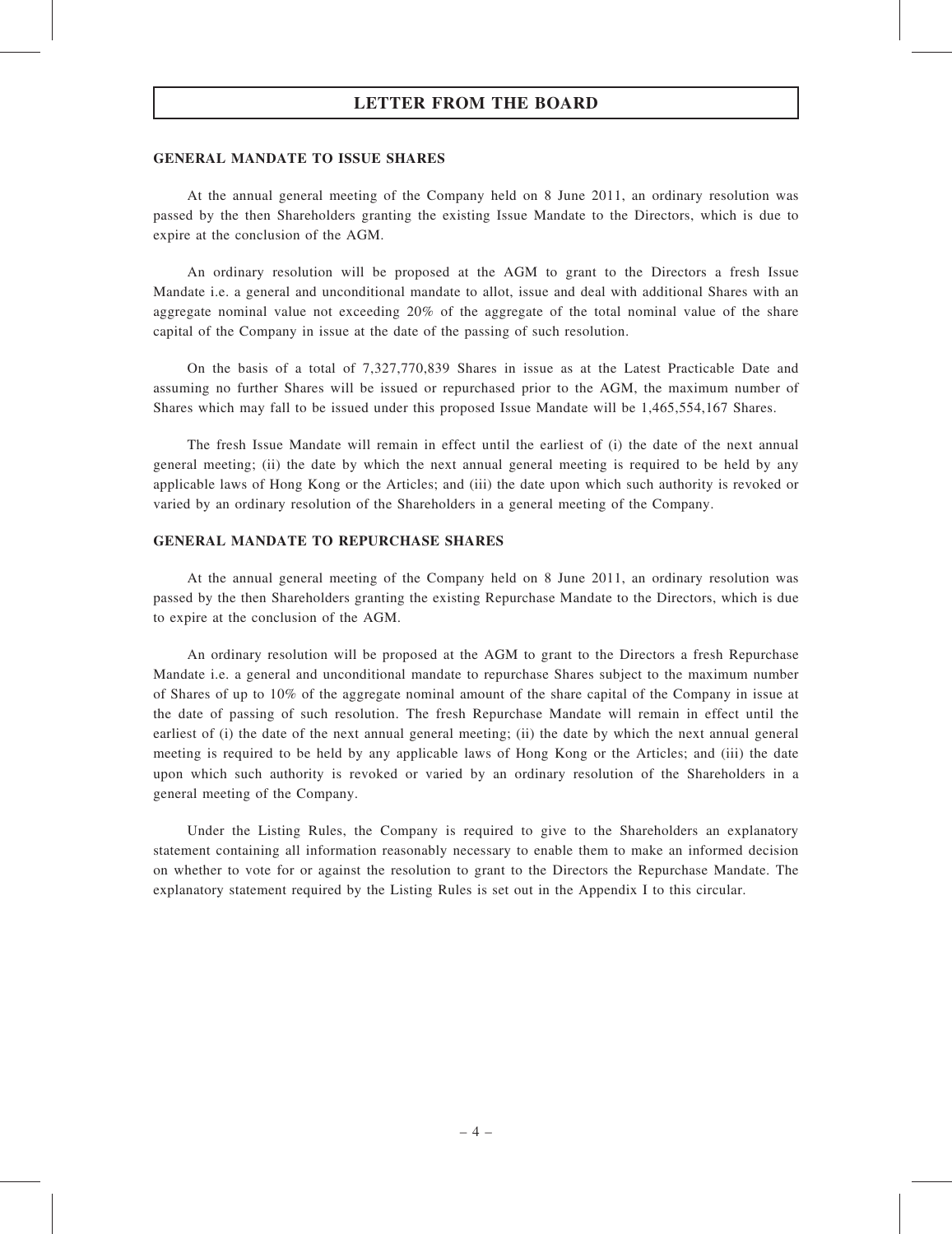#### GENERAL EXTENSION MANDATE TO ISSUE SHARES

An ordinary resolution will be proposed at the AGM to extend the Issue Mandate by the addition to the aggregate nominal value of the share capital of the Company which may be allotted or agreed conditionally or unconditionally to be allotted by the Directors pursuant to such general mandate of an amount representing the aggregate nominal value of the share capital of the Company repurchased by the Company pursuant to the Repurchase Mandate provided that such extended amount shall not exceed 10% of the aggregate of the total nominal value of the issued share capital of the Company on the date of passing the resolution approving the Issue Mandate.

#### RE-ELECTION OF RETIRING DIRECTORS

In relation to the ordinary resolution number 2 set out in the notice of the AGM regarding the reelection of retiring Directors, Mr. Ni Xinguang and Mr. Wang Zhiming shall retire as Directors by rotation and, being eligible, offer themselves for re-election at the AGM pursuant to article 116 of the Articles, and Mr. Ling Yu Zhang shall retire as Director and, being eligible, offer himself for re-election at the AGM pursuant to articles 99 and 117 of the Articles.

Details of the abovementioned Directors proposed to be re-elected at the AGM are set out in Appendix II to this circular.

#### ANNUAL GENERAL MEETING

The notice of the AGM is set out on pages 13 to 16 of this circular. At the AGM, resolutions will be proposed to approve, inter alia, the grant of the Issue Mandate, the Repurchase Mandate and the Extension Mandate to the Directors and the re-election of retiring Directors.

A form of proxy for use at the AGM is enclosed herewith. If you are unable to attend and/or vote at the AGM in person, you are requested to complete the form of proxy and return it to the Company's registrar and transfer office, Tricor Tengis Limited at 26th Floor, Tesbury Centre, 28 Queen's Road East, Hong Kong as soon as possible and in any event not less than 48 hours before the time of the AGM or any adjournment thereof. Completion and return of the form of proxy shall not preclude you from attending and voting in person at the AGM or any adjournment thereof should you so wish.

Pursuant to Rule 13.39(4) of the Listing Rules, any vote of shareholders at a general meeting must be taken by poll. Therefore, all resolutions proposed at the AGM shall be voted by poll. An announcement on the poll vote results will be made by the Company after the AGM in the manner prescribed under Rule 13.39(5) of the Listing Rules.

#### RESPONSIBILITY STATEMENT

This circular includes particulars given in compliance with the Listing Rules for the purpose of giving information with regard to the Company. The Directors collectively and individually accept full responsibility for the accuracy of the information contained in this circular and confirm, having made all reasonable enquiries, that to the best of their knowledge and belief there are no other facts the omission of which would make any statement herein misleading.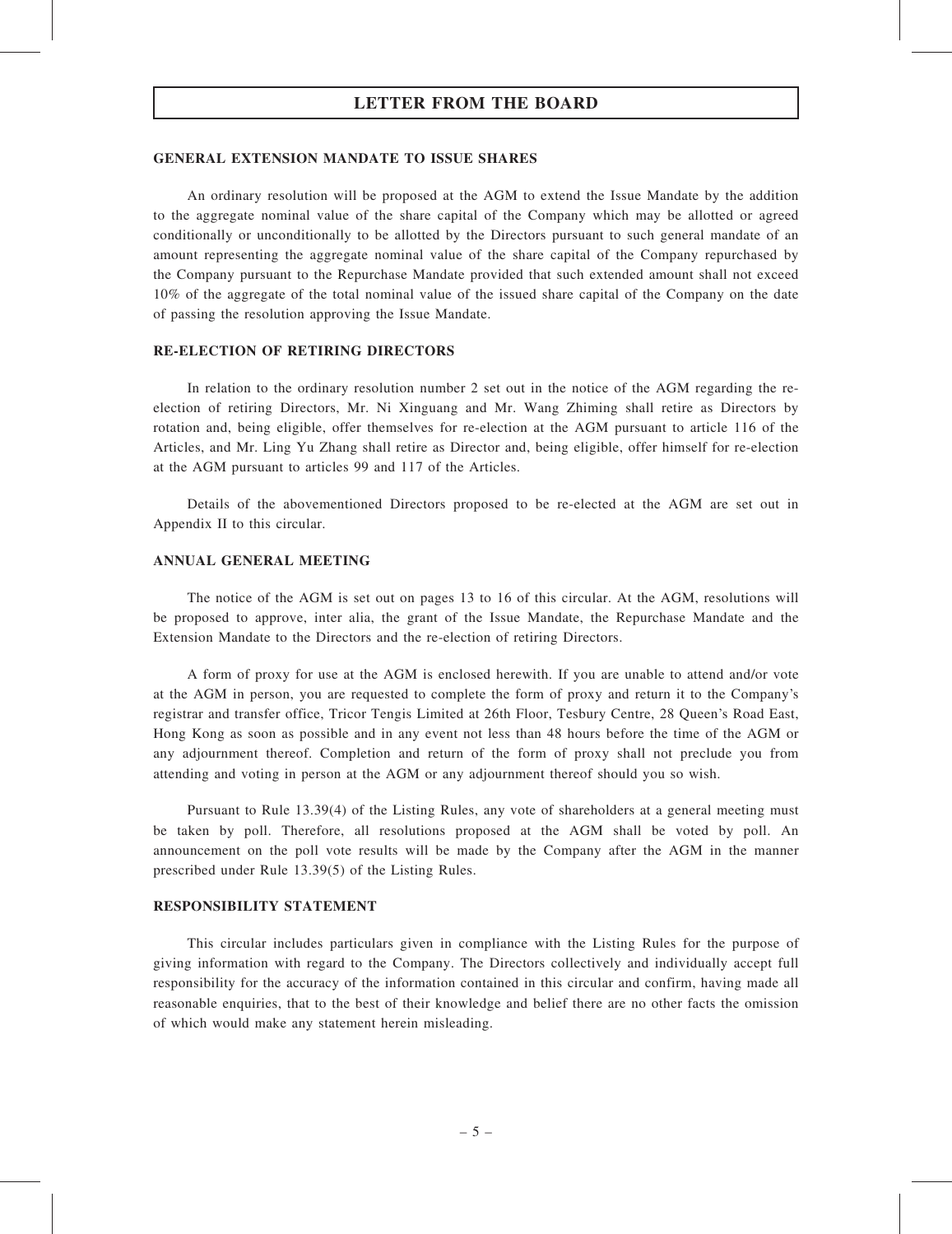#### RECOMMENDATION

The Board considers that the resolutions in relation to the Issue Mandate, the Repurchase Mandate, the Extension Mandate and the re-election of retiring Directors to be proposed at the AGM are in the best interests of the Company and the Shareholders as a whole. Accordingly, the Board recommends the Shareholders to vote in favour of such resolutions at the AGM.

> Yours faithfully, For and on behalf of the Board China Seven Star Shopping Limited Ni Xinguang Chairman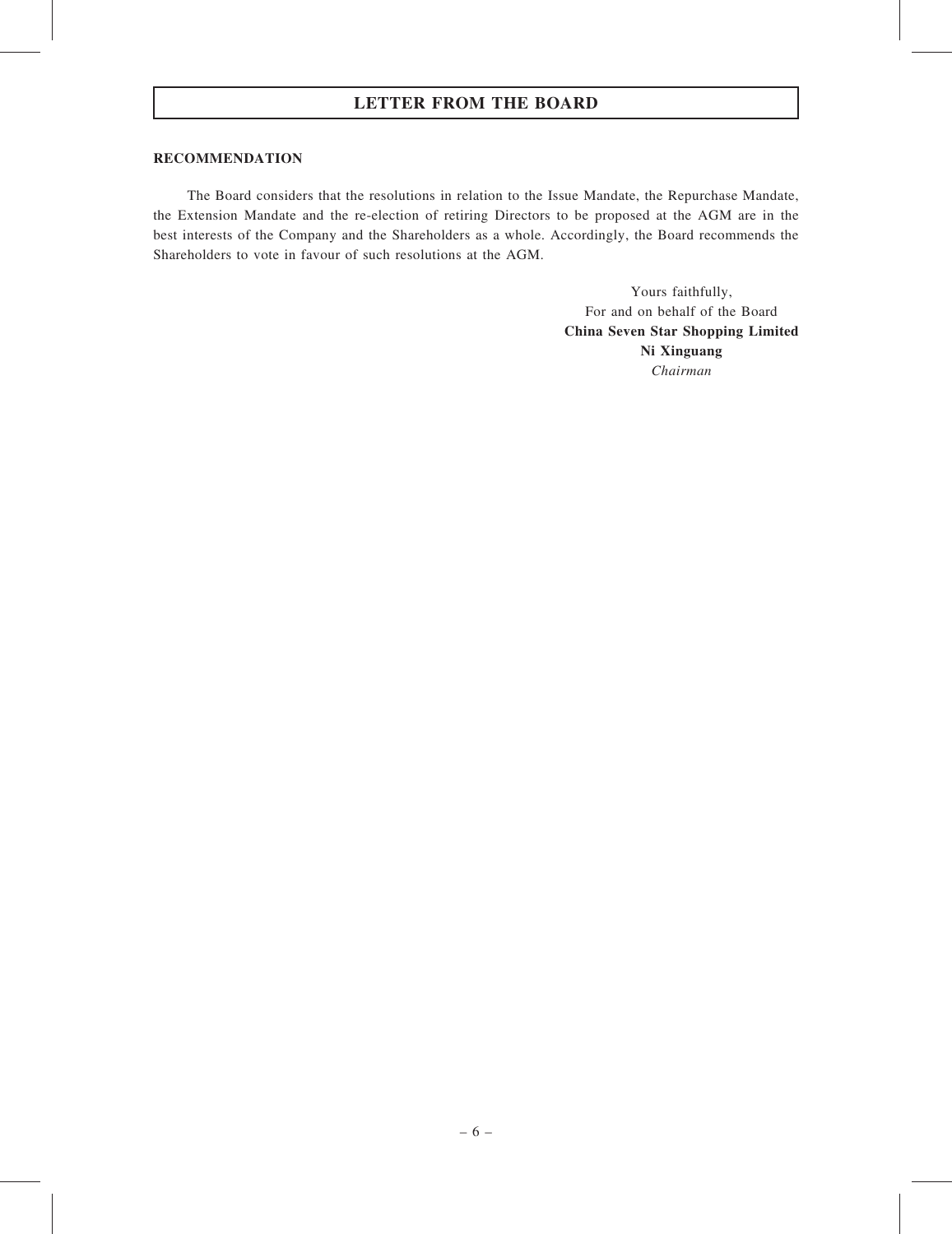## APPENDIX I EXPLANATORY STATEMENT ON REPURCHASE MANDATE

The following is the Explanatory Statement required to be sent to Shareholders under the Listing Rules in connection with the proposed Repurchase Mandate and also constitutes the memorandum required under Section 49BA of the Companies Ordinance.

#### (1) Share Repurchase Rules

The Share Repurchase Rules permit companies whose primary listing are on the Stock Exchange to repurchase their fully paid-up shares on the Stock Exchange subject to certain restrictions, the most important of which are summarised below:

#### (a) Source of Funds

Repurchase must be made out of funds which are legally available for the purpose and in accordance with the company's memorandum and articles of association and the applicable laws of Hong Kong.

#### (b) Maximum number of Shares to be repurchased

A maximum of 10% of the issued share capital of the company as at the date of passing of the relevant resolution may be repurchased.

#### (2) Exercise of the Repurchase Mandate

Exercise in full of the Repurchase Mandate, on the basis of 7,327,770,839 Shares in issue as at the Latest Practicable Date and assuming no further Shares are issued or repurchased prior to the AGM, could accordingly result in up to 732,777,083 Shares being repurchased by the Company during the period ending on the earliest of the date of the next annual general meeting, the date by which the next annual general meeting of the Company is required to be held by the Articles or any applicable laws of Hong Kong or the date upon which such authority is revoked or varied by an ordinary resolution of the Shareholders in a general meeting of the Company.

#### (3) Reasons for Repurchase

The Directors believe that the ability to repurchase Shares is in the interests of the Company and its Shareholders. Repurchases may, depending on the circumstances, result in an increase in net assets and/or earnings per share. The Directors are seeking the grant of a general mandate to repurchase Shares to give the Company the flexibility to do so if and when appropriate. The timing and the number(s), the price and other terms upon which the same are repurchased will be decided by the Directors at the relevant time having regard to the circumstances then pertaining.

#### (4) Funding of Repurchase

It is envisaged that the funds required for any repurchase would be derived from the distributable profits of the Company being funds legally available for such repurchase in accordance with the Articles and the Companies Ordinance. The Companies Ordinance provides that the amount of capital repaid in connection with a share repurchase may only be paid from the distributable profits of the Company and/ or the proceeds of a new issue of Shares made for the purpose of the repurchase to such extent allowable under the Companies Ordinance.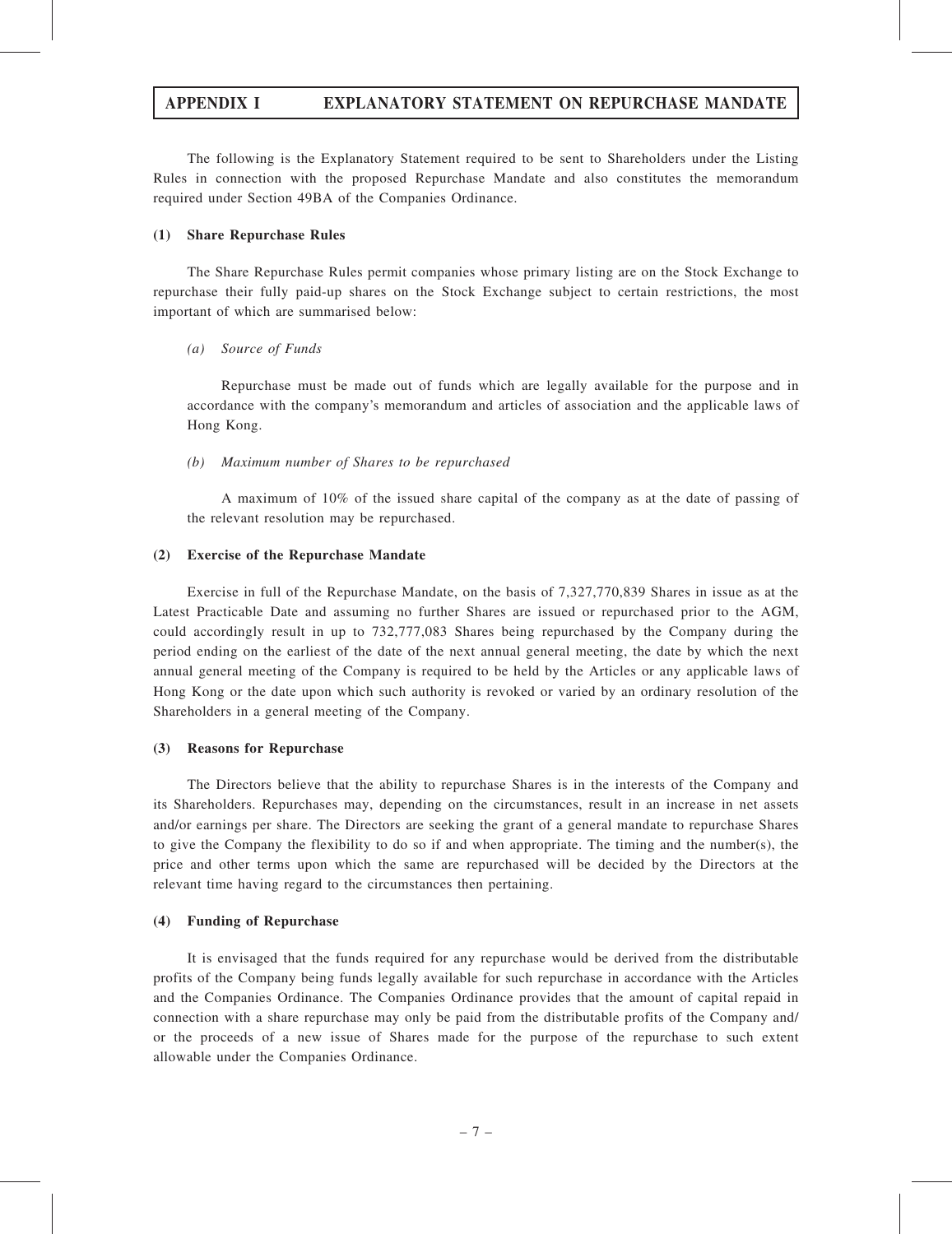# APPENDIX I EXPLANATORY STATEMENT ON REPURCHASE MANDATE

There could be an adverse impact on the working capital or gearing position of the Company (as compared with the position at 31 December 2011 disclosed in its most recent published audited financial statements for the year ended 31 December 2011) in the event that the proposed share repurchases were to be carried out in full at any time during the proposed repurchase period. However, the Directors do not propose to exercise the Repurchase Mandate to such extent as would, in the circumstances, have a material adverse effect on the working capital requirements of the Company or the gearing levels which in the opinion of the Directors are from time to time appropriate for the Company.

#### (5) Share Prices

The highest and lowest prices at which shares of the Company have traded on the Stock Exchange in each of the previous twelve months immediately preceding the Latest Practicable Date are as follows:

|                                           | <b>Highest</b> | Lowest<br>HK\$ |
|-------------------------------------------|----------------|----------------|
|                                           | HK\$           |                |
| 2011                                      |                |                |
| April                                     | 0.091          | 0.074          |
| May                                       | 0.101          | 0.073          |
| June                                      | 0.087          | 0.071          |
| July                                      | 0.076          | 0.059          |
| August                                    | 0.063          | 0.030          |
| September                                 | 0.041          | 0.026          |
| October                                   | 0.052          | 0.022          |
| November                                  | 0.050          | 0.028          |
| December                                  | 0.035          | 0.026          |
| 2012                                      |                |                |
| January                                   | 0.029          | 0.025          |
| February                                  | 0.035          | 0.026          |
| March                                     | 0.032          | 0.025          |
| April (up to and including 11 April 2012) | 0.029          | 0.025          |

#### (6) Undertaking

The Directors have undertaken to the Stock Exchange to exercise the power of the Company to make purchases pursuant to the Repurchase Mandate in accordance with the Listing Rules and the Laws of Hong Kong.

None of the Directors nor (to the best of their knowledge having made all reasonable enquiries) any of their associates (as defined in the Listing Rules) have a present intention, in the event that the Repurchase Mandate is approved by the Shareholders, to sell Shares to the Company or its subsidiaries.

No connected persons (as defined in the Listing Rules) have notified the Company that they have a present intention to sell Shares held by them to the Company, or have undertaken not to do so, in the event that the Company is authorised to make repurchases of its Shares.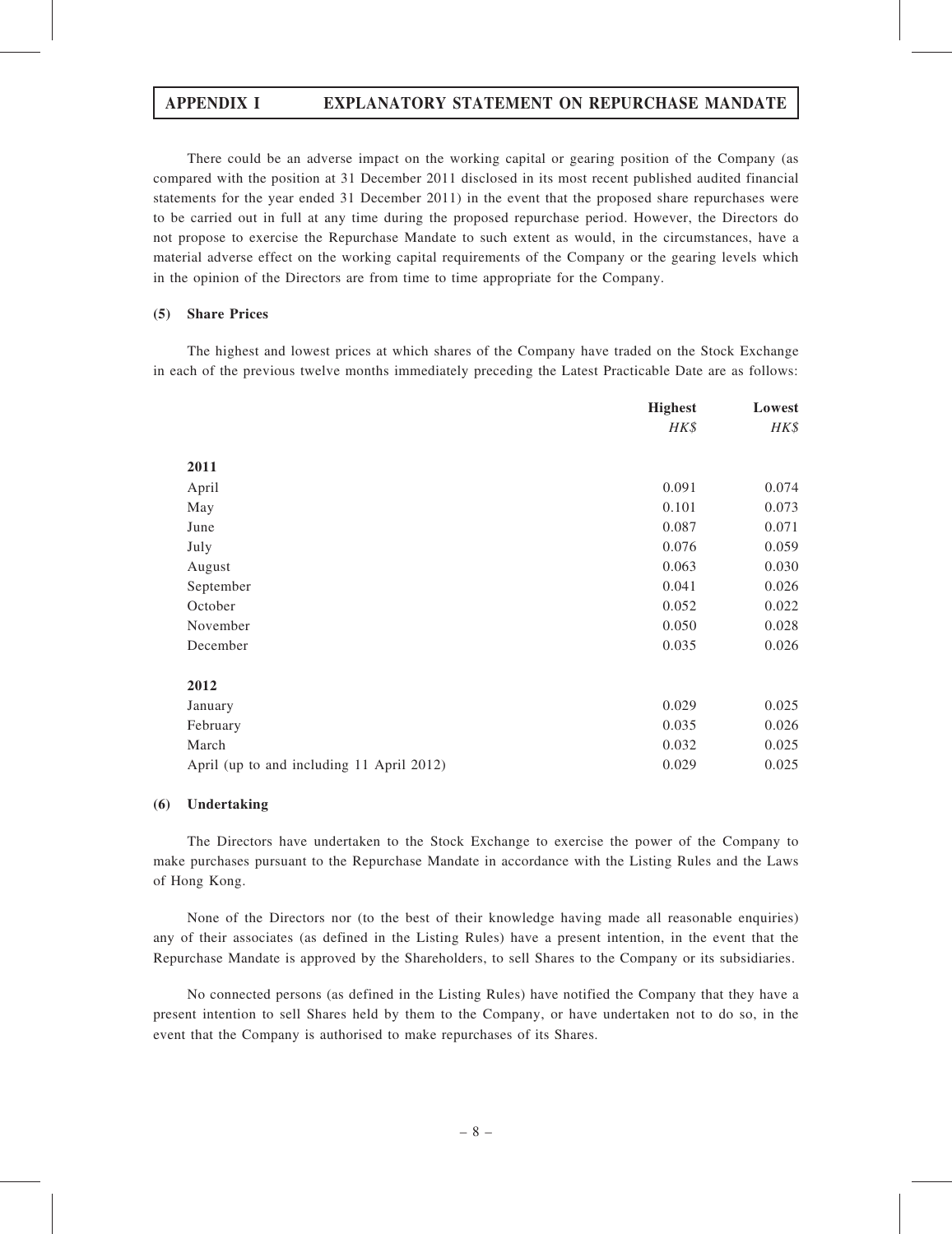# APPENDIX I EXPLANATORY STATEMENT ON REPURCHASE MANDATE

#### (7) Takeovers Code

If as a result of the repurchase of Shares, a Shareholder's proportionate interest in the voting rights of the Company increases, such increase will be treated as an acquisition for the purposes of Rule 32 of the Takeovers Code. As a result, a Shareholder, or a group of Shareholders acting in concert (within the meaning under the Takeovers Code), depending on the level of increase in the Shareholder's interests, could obtain or consolidate control of the Company and become(s) obliged to make a mandatory offer in accordance with Rule 26 of the Takeovers Code.

As at the Latest Practicable Date, the substantial shareholders of the Company are:

| <b>Name</b>                                       | <b>Number</b><br>of shares<br>interested in | percentage of<br>shareholding | Approximate If exercised in<br>full the power<br>to repurchase |
|---------------------------------------------------|---------------------------------------------|-------------------------------|----------------------------------------------------------------|
| Group First Limited and                           |                                             |                               |                                                                |
| its associates ( <i>note</i> $(a)$ )              | 2,077,240,000                               | 28.35%                        | 31.50%                                                         |
| Hou Chong Yu <i>(note (b))</i>                    | 848,688,839                                 | 11.58%                        | 12.87%                                                         |
| Best Idea International Limited <i>(note (b))</i> | 771,658,839                                 | 10.53%                        | 11.70%                                                         |
|                                                   |                                             |                               |                                                                |

 $Note:$ 

- (a) Group First Limited, currently holds 1,886,680,000 Shares in the Company, is a private company beneficially owned by Mr. Ni Xinguang, the Chairman and executive director of the Company, as to 60% and Mr. Wang Zhiming, a director of the Company, as to 40%. Accordingly, the shareholding in the Company held by Group First Limited, Mr. Ni Xinguang and Mr. Wang Zhiming are deemed to be associated with each others. Therefore, the personal interest of Mr. Ni Xinguang and Mr. Wang Zhiming of 95,780,000 Shares and 94,780,000 Shares, respectively in the Company has also been included herein.
- (b) Besides personally holding 21,530,000 shares in the Company, Ms. Hou Chong Yu wholly controls two corporations which hold interests in the Company as follows:

| Name of Corporation             | Number of shares held |
|---------------------------------|-----------------------|
| Golden Pioneer Investments Inc  | 55,500,000            |
| Best Idea International Limited | 771,658,839           |

Were the Repurchase Mandate to be exercised in full, the total interests of the above substantial shareholders would be increased to approximately the respective percentages shown in the last column above. On this basis, Group First Limited and its associates become obliged to make a mandatory offer in accordance with Rule 26 of the Takeovers Code. Save as aforesaid, the Directors are not aware of any consequences which would arise under the Takeovers Code as a consequence of any repurchases pursuant to the Repurchase Mandate.

The Directors have no present intention to exercise the Repurchase Mandate to such an extent as to result in takeover obligation.

#### (8) Capital

The Company had not purchased any Shares (whether on the Stock Exchange or otherwise) in the six months immediately preceding the Latest Practicable Date.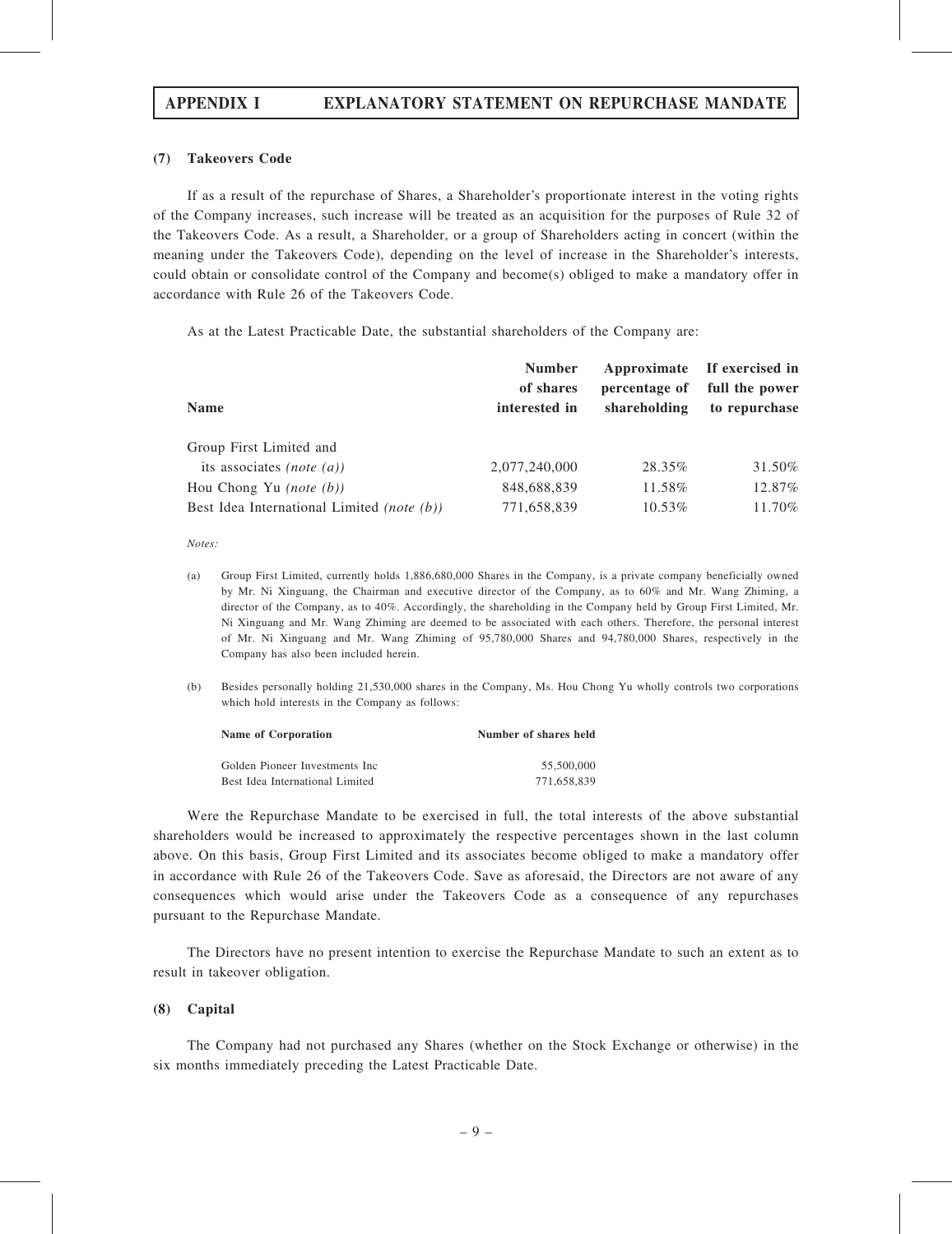### APPENDIX II DETAILS OF THE DIRECTORS PROPOSED TO BE RE-ELECTED AT THE ANNUAL GENERAL MEETING

The followings are the details of Mr. Ni Xinguang and Mr. Wang Zhiming, who will retire by rotation, and being eligible, offer themselves for re-election at the AGM pursuant to article 116 of the Articles.

Mr. Ni Xinguang, aged 43, was appointed as chairman and executive Director on 12 March 2004 and a director of a subsidiary of the Company. Mr. Ni has extensive experience in the retail, distribution and printing business in the PRC. Further to a Diploma in Education, Mr. Ni also has a Degree of Master of Business Administration from the Nanyang Technological University in the Republic of Singapore.

Mr. Ni entered into a service contract with the Company for a period of two years commencing 1 April 2008 which has expired on 31 March 2010. Mr. Ni has not entered into any new written service contract with the Company but is subject to retirement by rotation and re-election at annual general meeting of the Company in accordance with the Articles. Mr. Ni is entitled to an annual remuneration of HK\$960,000 with discretionary bonus payment as determined by the remuneration committee of the Company based on Mr. Ni's and the Company's performance. The remuneration package of Mr. Ni is determined by reference to his duties, responsibilities as well as the Company's remuneration policy and the market benchmark.

As at the Latest Practicable Date, pursuant to Part XV of the SFO, Mr. Ni has personal interest of 95,780,000 Shares in the Company and has 60% beneficial interest in Group First Limited, in which owned 1,886,680,000 Shares in the Company.

Saved as disclosed above, Mr. Ni is not connected with any directors, senior management, substantial shareholders or controlling shareholders of the Company. Save as disclosed above, Mr. Ni did not hold any positions in the Company or any of its subsidiaries and did not hold any directorships in any other listed companies on the Stock Exchange and any other stock exchange during the three years preceding the date of this Circular. Saved as disclosed above, Mr. Ni was not interested or deemed to be interested in any other shares or underlying shares of the Company pursuant to Part XV of the SFO as at the Latest Practicable Date.

Save as disclosed above, there is no other matters about Mr. Ni which are required to be disclosed pursuant to Rule 13.51(2) of the Listing Rules or need to be brought to the attention of the Shareholders.

Mr. Wang Zhiming, aged 41, was appointed as an executive director of the Company on 12 March 2004 and resigned on 11 November 2005 due to personal commitments. Mr. Wang remained thereafter as a business consultant of the Company and director of the operating subsidiaries of the Company and was appointed an executive director of the Company again on 18 November 2006 and a Director of several subsidiaries of the Company. Mr. Wang was also appointed as managing director of the Company on 15 October 2007. Mr. Wang obtained a Certificate in Law in the PRC and a Degree of Master of Business Administration from the Nanyang Technological University in the Republic of Singapore. Mr. Wang has extensive experience in marketing and management of retail and distribution operations in the PRC.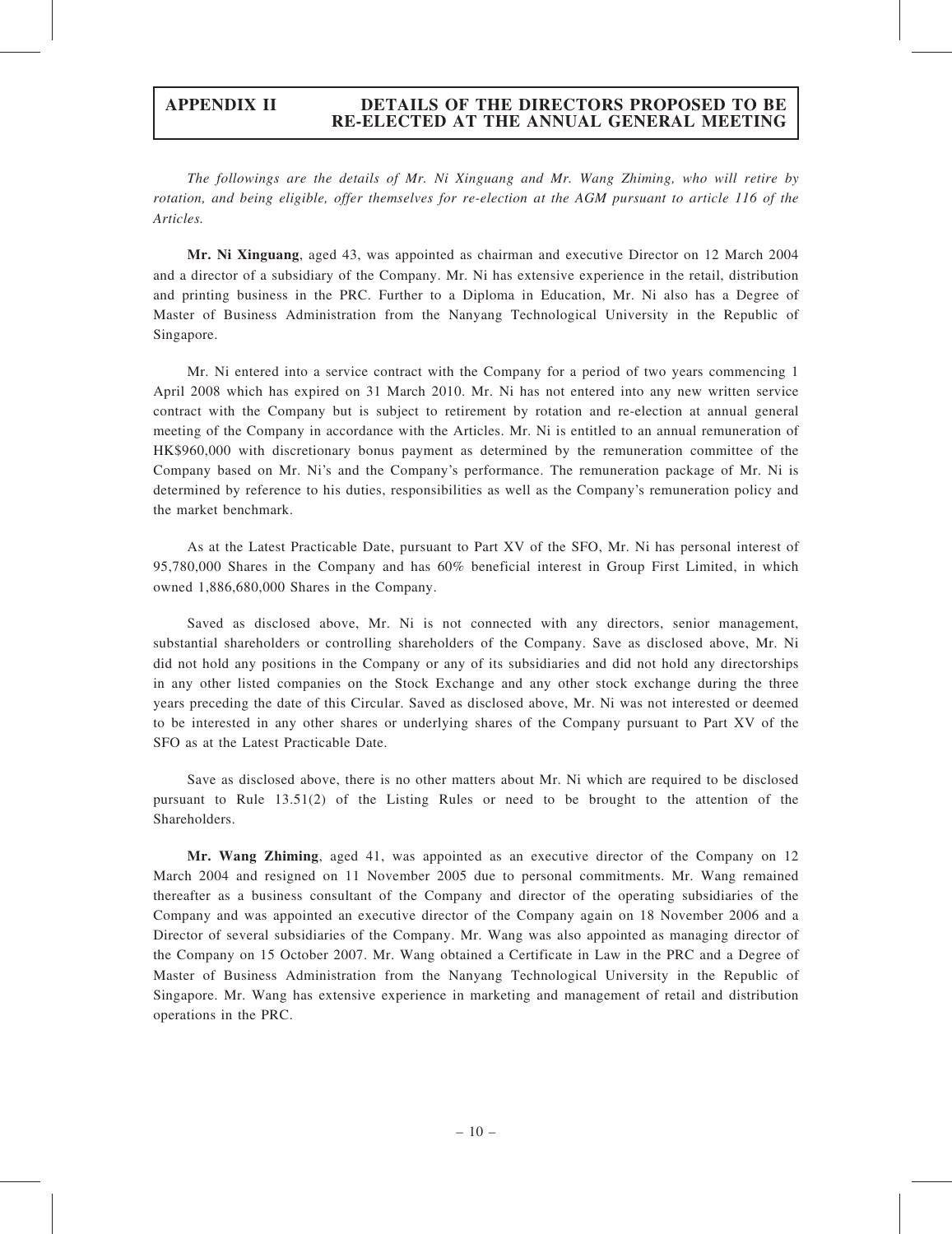## APPENDIX II DETAILS OF THE DIRECTORS PROPOSED TO BE RE-ELECTED AT THE ANNUAL GENERAL MEETING

Mr. Wang has not entered into any written service contract with the Company and is not appointed for a special term but is subject to retirement by rotation and re-election at annual general meeting of the Company in accordance with the Articles. Mr. Wang is entitled to an annual remuneration of HK\$780,000 with discretionary bonus payment as determined by the remuneration committee of the Company based on Mr. Wang and Company's performance. The remuneration of Mr. Wang is not covered by any service contract. The remuneration package of Mr. Wang is determined by reference to his duties, responsibilities as well as the Company's remuneration policy and the market benchmark.

As at the Latest Practicable Date, pursuant to Part XV of the SFO, Mr. Wang has personal interest of 94,780,000 Shares in the Company and has 40% beneficial interest in Group First Limited, in which owned 1,886,680,000 Shares in the Company.

Save as disclosed above, Mr. Wang is not connected with any directors, senior management, substantial shareholders or controlling shareholders of the Company. Save as disclosed above, Mr. Wang did not hold any positions in the Company or any of its subsidiaries and did not hold any directorships in any other listed companies on the Stock Exchange and any other stock exchange during the three years preceding the date of this Circular. Save as disclosed above, Mr. Wang was not interested or deemed to be interested in any other shares or underlying shares of the Company pursuant to Part XV of the SFO as at the Latest Practicable Date.

Save as disclosed above, there is no other matters about Mr. Wang which are required to be disclosed pursuant to Rule 13.51(2) of the Listing Rules or need to be brought to the attention of the Shareholders.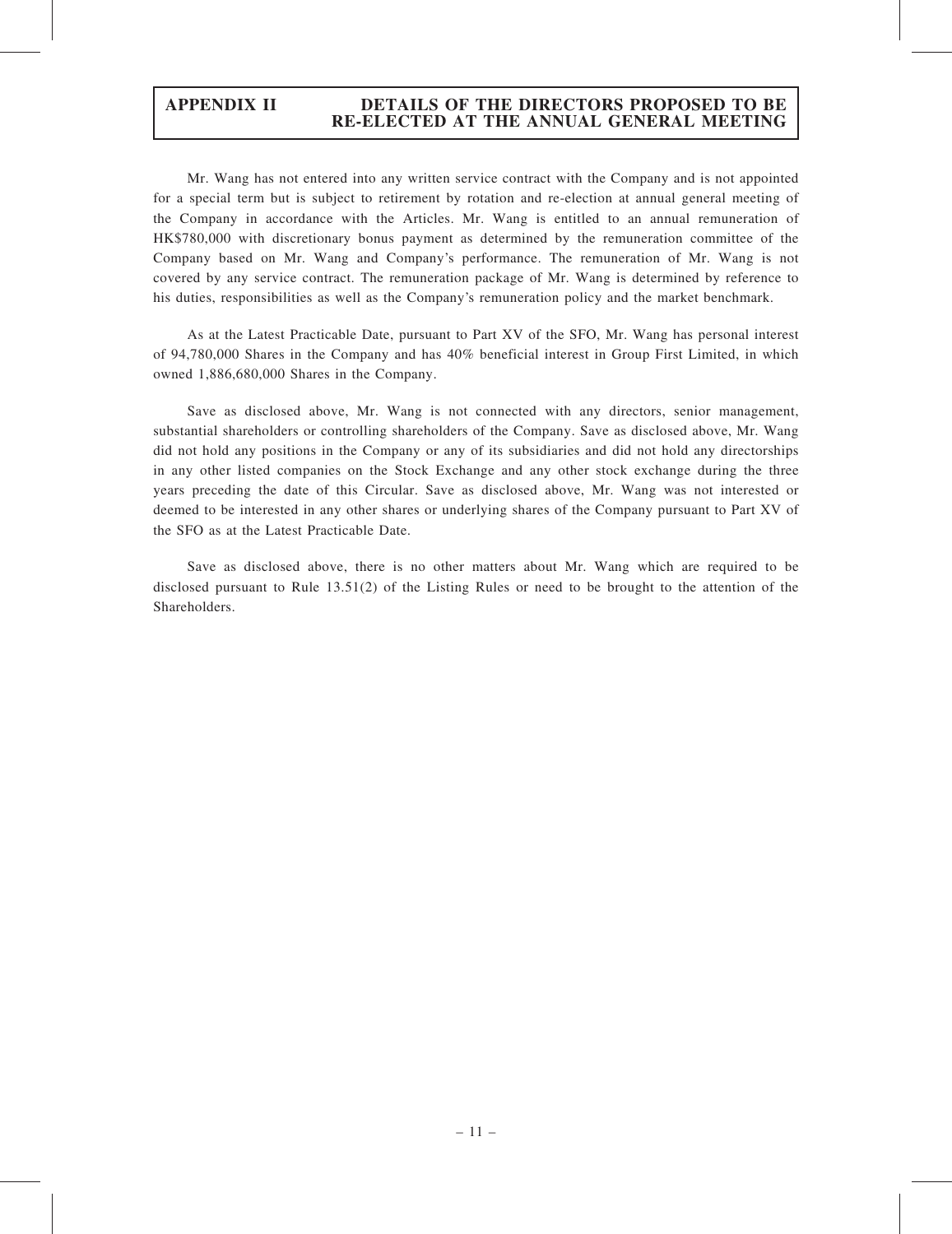### APPENDIX II DETAILS OF THE DIRECTORS PROPOSED TO BE RE-ELECTED AT THE ANNUAL GENERAL MEETING

The followings are the details of Mr. Ling Yu Zhang, who will retire, and being eligible, offer himself for re-election at the AGM pursuant to articles 99 and 117 of the Articles.

Mr. Ling Yu Zhang, aged 68, was appointed as independent non-executive Director on 1 September 2011. Mr. Ling is also the chairman and member of remuneration committee and members of audit committee, nomination committee and corporate governance committee of the Company. He graduated from the Department of Mechanical Engineering of Beijing Institute of Technology and is a Senior Economist. Mr. Ling has more than 40 years of experience in the automobile and mechanical industry. Mr. Ling has been appointed as Vice-director of Provincial Machinery and Industry Department in Fujian, Chairman of Fujian Motor Industry Group Company and member of the 9th committee of the Chinese People's Political Consultative Conference in Fujian.

Mr. Ling has not entered into any written service contract with the Company and is not appointed for a specific term but is subject to retirement by rotation and re-election at annual general meeting of the Company in accordance with the Articles. Mr. Ling is entitled to an annual remuneration of HK\$180,000 without any bonus payment. The remuneration of Mr. Ling is not covered by any service contract. The remuneration package of Mr. Ling is determined by reference to his duties, responsibilities as well as the Company's remuneration policy and the market benchmark.

Save as disclosed above, Mr. Ling is not connected with any directors, senior management, substantial shareholders or controlling shareholders of the Company. Save as disclosed above, Mr. Ling did not hold any positions in the Company or any of its subsidiaries and did not hold any directorships in any other listed companies on the Stock Exchange and any other stock exchange during the three years preceding the date of this Circular. Save as disclosed above, Mr. Ling was not interested or deemed to be interested in any shares or underlying shares of the Company pursuant to Part XV of the SFO as at the Latest Practicable Date.

Save as disclosed above, there is no other matters about Mr. Ling which are required to be disclosed pursuant to Rule 13.51(2) of the Listing Rules or need to be brought to the attention of the Shareholders.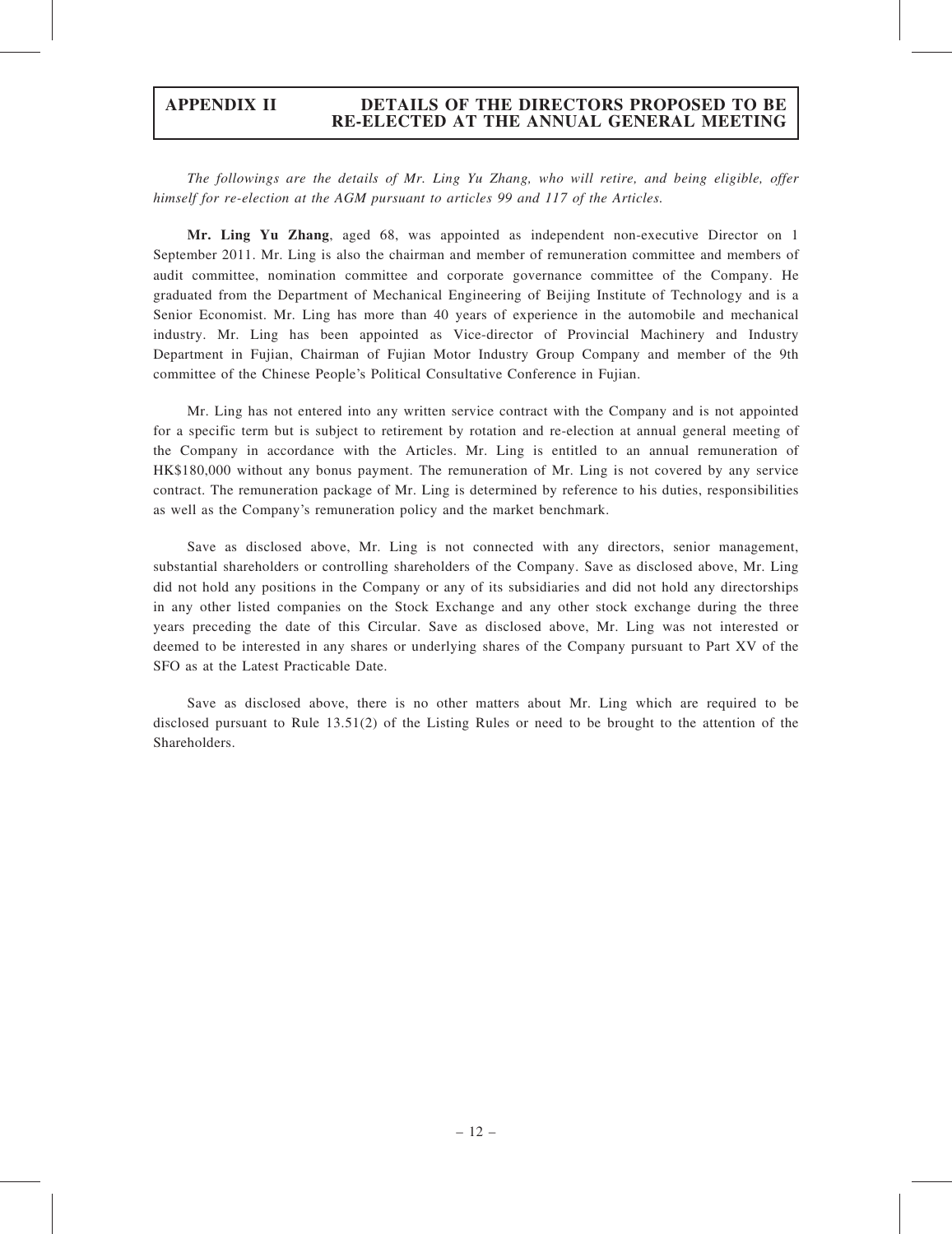# NOTICE OF ANNUAL GENERAL MEETING



CHINA SEVEN STAR SHOPPING LIMITED

中 國 七 星 購 物 有 限 公 司

(Incorporated in Hong Kong with limited liability) (Stock Code: 245)

NOTICE IS HEREBY GIVEN that the annual general meeting (the ''AGM'') of China Seven Star Shopping Limited (the ''Company'') will be held at Falcon Room 1, Basement, Gloucester Luk Kwok Hong Kong, 72 Gloucester Road, Wanchai, Hong Kong on 8 June 2012, Friday, at 10:30 a.m., to consider and, if thought fit, transact the following ordinary business:

- 1. to receive and consider the audited financial statements and the reports of the directors and auditors of the Company and its subsidiaries for the year ended 31 December 2011;
- 2. each as a separate resolution, to re-elect the retiring directors and to authorise the board of directors to fix the remuneration of directors;
- 3. to re-appoint Messrs. RSM Nelson Wheeler as the Company's auditors and to authorise the board of directors to fix their remuneration;

and, as special business, to consider and, if thought fit, pass the following resolutions as ordinary resolutions (with or without modifications):

### ORDINARY RESOLUTIONS

### 4. ''THAT:

- (a) subject to paragraph (c) below and in substitution for all previous authorities, the exercise by the directors of the Company during the Relevant Period (as hereinafter defined) of all the powers of the Company to allot, issue and deal with additional shares in the share capital of the Company and to make or grant offers, agreements, options and other rights, or issue warrants and other securities including bonds, debentures and notes convertible into shares of the Company, which would or might require the exercise of such powers, be and is hereby generally and unconditionally approved;
- (b) the approval in paragraph (a) above shall authorise the directors of the Company during the Relevant Period to make or grant offers, agreements, options and other rights, or issue warrants and other securities, which would or might require the exercise of such powers after the end of the Relevant Period;
- (c) the aggregate nominal amount of share capital allotted or to be allotted or agreed conditionally or unconditionally to be allotted (whether pursuant to an option or otherwise) by the directors of the Company pursuant to the approval in paragraph (a) above, otherwise than pursuant to or in consequence of: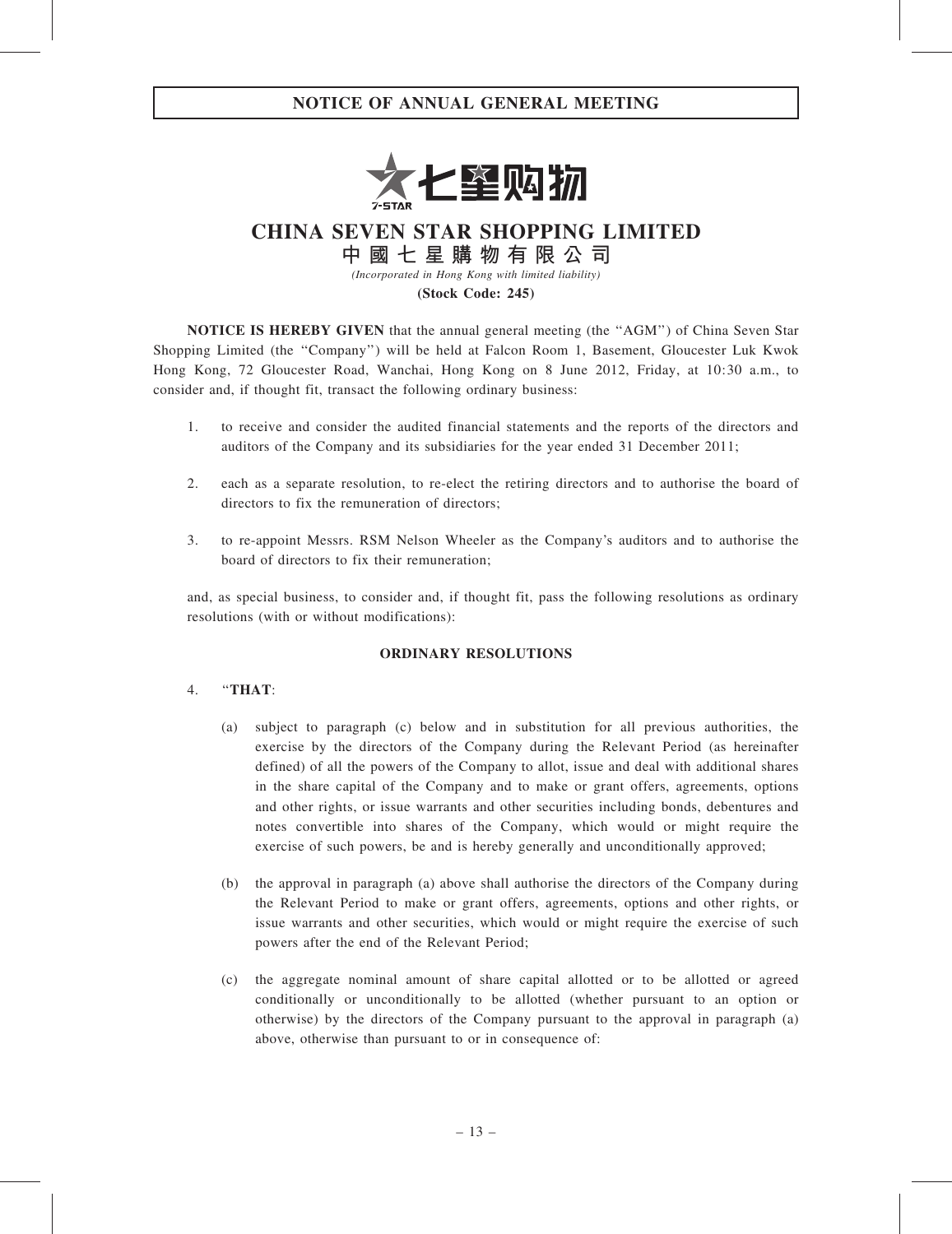# NOTICE OF ANNUAL GENERAL MEETING

- (i) a Rights Issue (as hereinafter defined); or
- (ii) the exercise of any option under any share option scheme or similar arrangement for the time being adopted for the grant or issue to option holders of shares in the Company; or
- (iii) any scrip dividend or similar arrangement providing for the allotment of shares in lieu of the whole or part of a dividend on shares of the Company in accordance with the articles of association of the Company; or
- (iv) any adjustment, after the date of grant or issue of any options, rights to subscribe or other securities referred to above, in the price at which shares in the Company shall be subscribed, and/or in the number of shares in the Company which shall be subscribed, on exercise of relevant rights under such options, rights to subscribe or other securities, such adjustment being made in accordance with, or as contemplated by, the terms of such options, rights to subscribe or other securities; or
- (v) a specified authority granted by the shareholders of the Company in general meeting.

shall not exceed 20 per cent. of the aggregate nominal amount of the share capital of the Company in issue at the date of passing of this Resolution and the said approval shall be limited accordingly; and

(d) for the purposes of this Resolution:

''Relevant Period'' means the period from the passing of this Resolution until whichever is the earliest of:

- (i) the conclusion of the next annual general meeting of the Company;
- (ii) the expiry of the period within which the next annual general meeting of the Company is required by the articles of association of the Company or any other applicable laws to be held; or
- (iii) the revocation, variation or renewal of this Resolution by an ordinary resolution of the shareholders of the Company in general meeting.

''Rights Issue'' means an offer of shares in the Company, or an offer of warrants, options or other securities giving rights to subscribe for shares, open for a period fixed by the directors of the Company to holders of shares in the Company on the registers of members of the Company on a fixed record date in proportion to their then holdings of such shares (subject in all cases to such exclusions or other arrangements as the directors of the Company may deem necessary or expedient in relation to fractional entitlements or having regard to any restrictions or obligations under the laws of, or the requirements of any recognised regulatory body or any stock exchange in, any territory outside Hong Kong Special Administrative Region of the People's Republic of China).''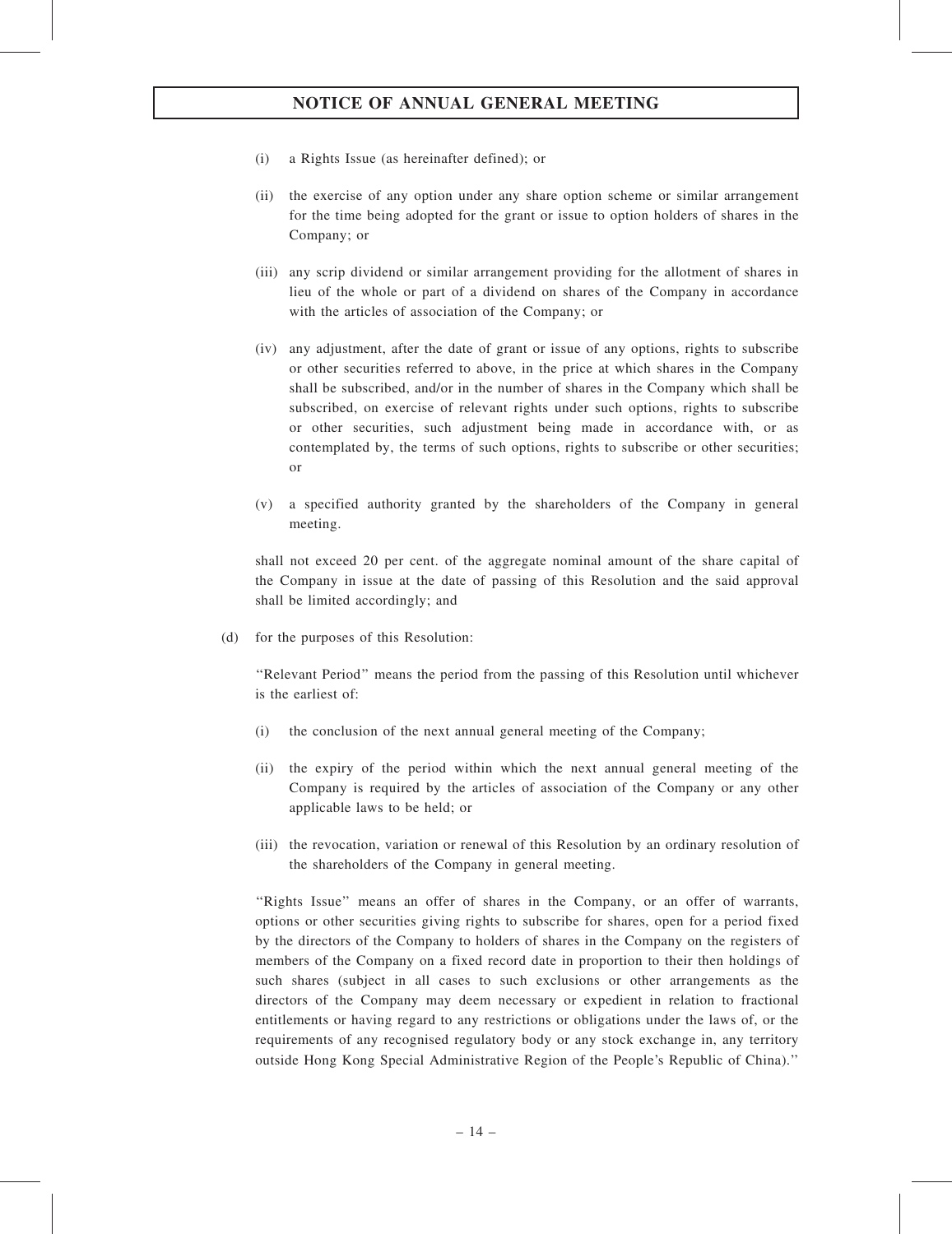### 5. ''THAT:

- (a) subject to paragraph (b) below, the exercise by the directors of the Company during the Relevant Period (as hereinafter defined) of all powers of the Company to repurchase its own shares on The Stock Exchange of Hong Kong Limited, subject to and in accordance with applicable laws, be and is hereby generally and unconditionally approved;
- (b) the aggregate nominal amount of shares of the Company to be repurchased by the Company pursuant to paragraph (a) above during the Relevant Period shall not exceed 10 per cent. of the aggregate nominal amount of the share capital of the Company in issue at the date of passing of this Resolution and the authority pursuant to paragraph (a) above shall be limited accordingly; and
- (c) for the purposes of this Resolution:

''Relevant Period'' means the period from the passing of this Resolution until whichever is the earliest of:

- (i) the conclusion of the next annual general meeting of the Company;
- (ii) the expiry of the period within which the next annual general meeting of the Company is required by the articles of association of the Company or any other applicable laws to be held; or
- (iii) the revocation, variation or renewal of this Resolution by an ordinary resolution of the shareholders of the Company in general meeting.''
- 6. ''THAT conditional upon the ordinary resolutions Nos. 4 and 5 above being passed, the general mandate granted to the Directors to allot, issue and deal with additional Shares pursuant to ordinary resolution No. 4 be and is hereby extended by the addition thereto of an amount representing the aggregate nominal amount of Shares repurchased by the Company under the authority granted pursuant to ordinary resolution No. 5 provided that such amount of Shares shall not exceed 10% of the aggregate nominal amount of the issued share capital of the Company as at the date of passing the said resolution.''

By order of the Board China Seven Star Shopping Limited Law Gerald Edwin Company Secretary

Hong Kong, 19 April 2012